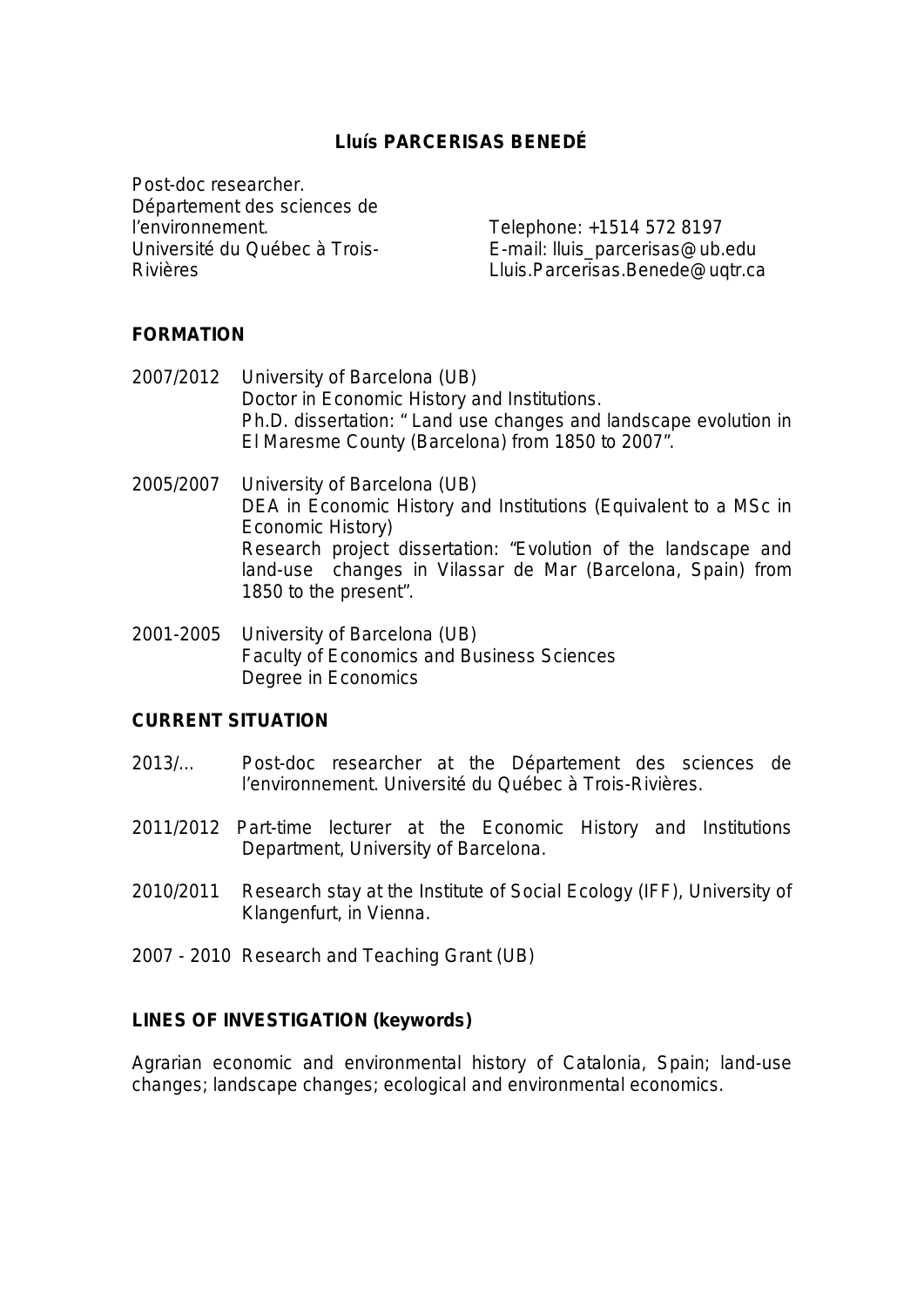# **TEACHING**

- 2007-2010 World Economic History (Assistant teacher)
- 2010 World Economic History (Teacher)
- 2011 World Economic History (Teacher)

### **GRANTS AND AWARDS**

- 2010/2011 BE. Scholarship grant for research stay at the Institute of Social Ecology (Vienna) by Generalitat de Catalunya (Government of Catalonia)
- 2007/2010 FI scholarship grant for young researchers. Generalitat de Catalunya
- 2006 III award of local research Ernest Lluch

### **CONFERENCES**

- May 2008: *Evolution of the landscape and territory transformations in Vilassar de Mar, Barcelona, from 1850 to the present.* II Catalan Congress of Geography. Geographical Catalan Society, Barcelona.
- August 2009: *The Land-use and Landscape Changes at the Maresme county (Barcelona, Spain), from 1850 to the present,* Poster session at the XVth World Economic History Congress in Utrecht.
- October 2010: *Land use changes in El Maresme (Barcelona, Spain) from 1850 to the present*, Cartographic History Congress, Barcelona.
- November 2010: *Land use changes in El Maresme (Barcelona, Spain) from 1850 to the present*, [Third ESTER-GLOBALEURONET Research](http://hum.leiden.edu/posthumus/news/third-ester-globaleuronet-rdc.html)  [Design Course](http://hum.leiden.edu/posthumus/news/third-ester-globaleuronet-rdc.html) held at the University of Vienna.
- December 2010: *Land use changes in El Maresme (Barcelona, Spain) from 1850 to the present*, II Congreso de Historia Ambiental en España, Zaragoza.
- April 2011: *Landownership structure, inequalities and landscape in El Maresme County, Barcelona, 1850-1950*. Conference given at the 13th Agrarian History Congress held at Lleida.
- April 2011: *Land use changes in El Maresme (Barcelona, Spain) from 1850 to the present.* Conference given at the 13th Agrarian History Congress held at Lleida inside the Young Researchers Session.